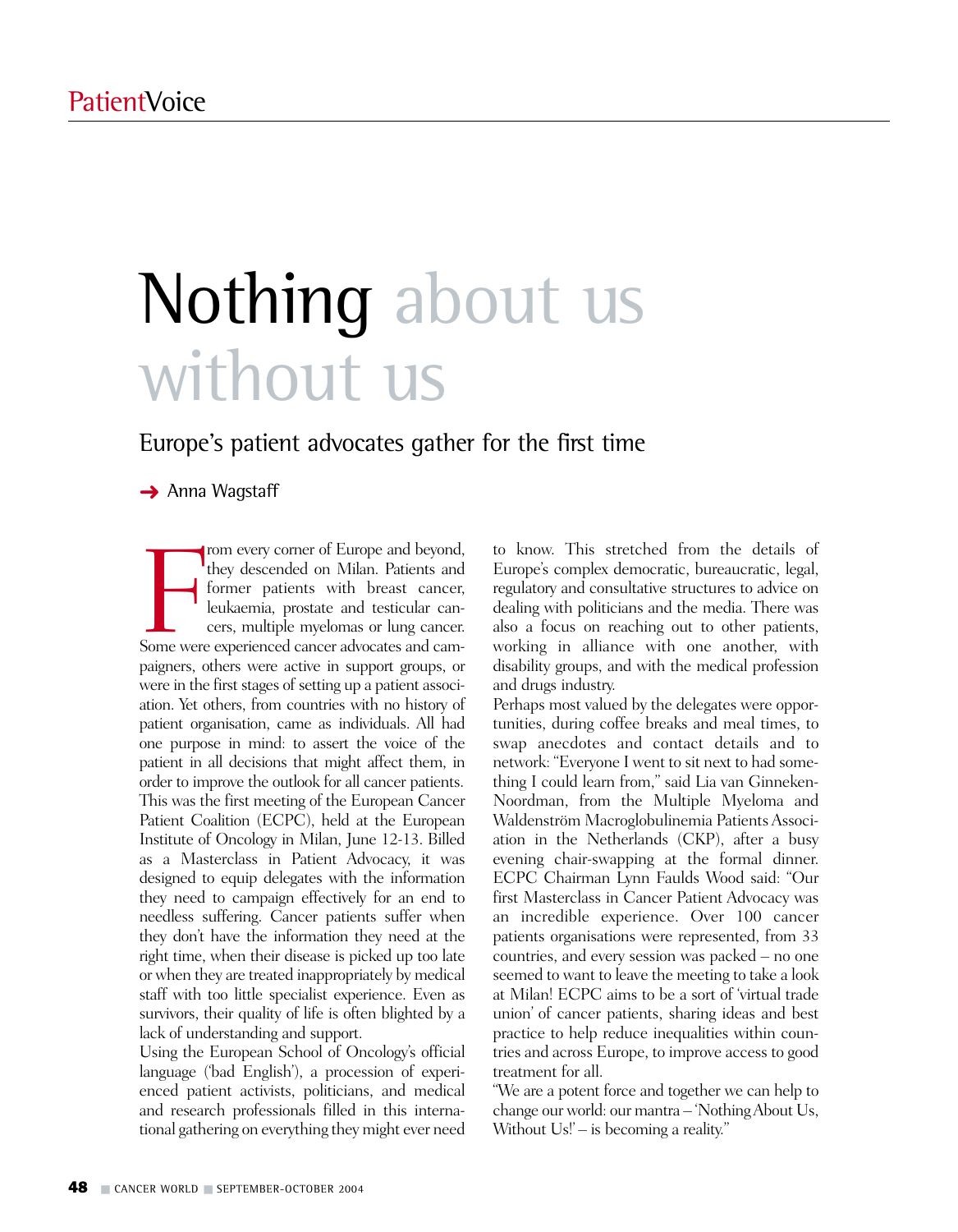#### **THE PERSONAL AND THE POLITICAL**

Two former Health Ministers, Italy's Umberto Veronesi and Holland's Else Borst-Eilers, contributed to a round table discussion on politics and cancer. They agreed that access to top quality treatment and screening remains shockingly unequal between and even within the countries of Europe. However, they said that politicians face pressures from many directions, and while they will always sound sympathetic behind closed

doors, you must use every weapon at your disposal if you want to see real change. Public campaigns in the Netherlands helped to slash waiting lists, and in the UK gave chronic myeloid leukaemia (CML) patients access to the drugs they need free of charge. Taking test cases through the courts has also proved effective, for instance, in establishing the obligation of national health systems to pay for treatment abroad, if the patient cannot get the treatment he or she has a right to expect in their own country.

Stella Kyriakides, President of Europa Donna – The European Breast Cancer Coalition – told the story of the long campaign that led to an important breakthrough on breast cancer policy at the European Parliament. Patient advocates, she said, are uniquely powerful; they take painful personal life events and put them

to use in driving political change. Speaking from the floor, Rita Rosa Martin, from the German breast cancer organisation Breast Health, argued that if national governments and European institutions want to consult and involve patients groups, then they must provide funds so that groups can buy in equipment and training to play an effective role. "I for one," she said, "am no longer prepared to be grateful simply for being asked for my opinion or advice." The example of the Netherlands, where lobbying led to 30 million euro of state funds being made available annually to patient groups, was held up as a possible lead for ECPC and national groups to follow.

#### **WE WANT TO LIVE, NOT JUST SURVIVE**

The session on Discrimination in the Workplace was like no other. Delegates who had remained quiet and attentive throughout the weekend sprang to their feet to tell their stories. Ekke Buechler of the Austrian prostate cancer group Selbsthilfe Prostatakrebs talked about the attitude of a union rep at his workplace who had special responsibility for disabilities. "I went to this man after my prostatectomy, to ask for some help securing a less physically demanding job. He told me: 'You're looking good, you have all your arms and legs, you're not blind – perhaps



Stella Kyriakides, President of Europa Donna

you could lose some weight. So what's the problem?' "

He added: "It's ironic that so many cancer patients are getting back their lives thanks to scientific research, only to find civil society then denying them their lives by excluding them."

Catherine Casserley, of the UK Disability Rights Commission, said that all but four countries in Europe have yet to introduce laws to comply with the EU Disability Rights Directive, for which there is a deadline of 2006. She urged delegates to campaign to ensure that their governments define "disability" in such a way as to include the sort of chronic, often intermittent, and almost always invisible impairments suffered by cancer patients.

Many delegates had strong feelings on whether or not cancer patients wanted to be labelled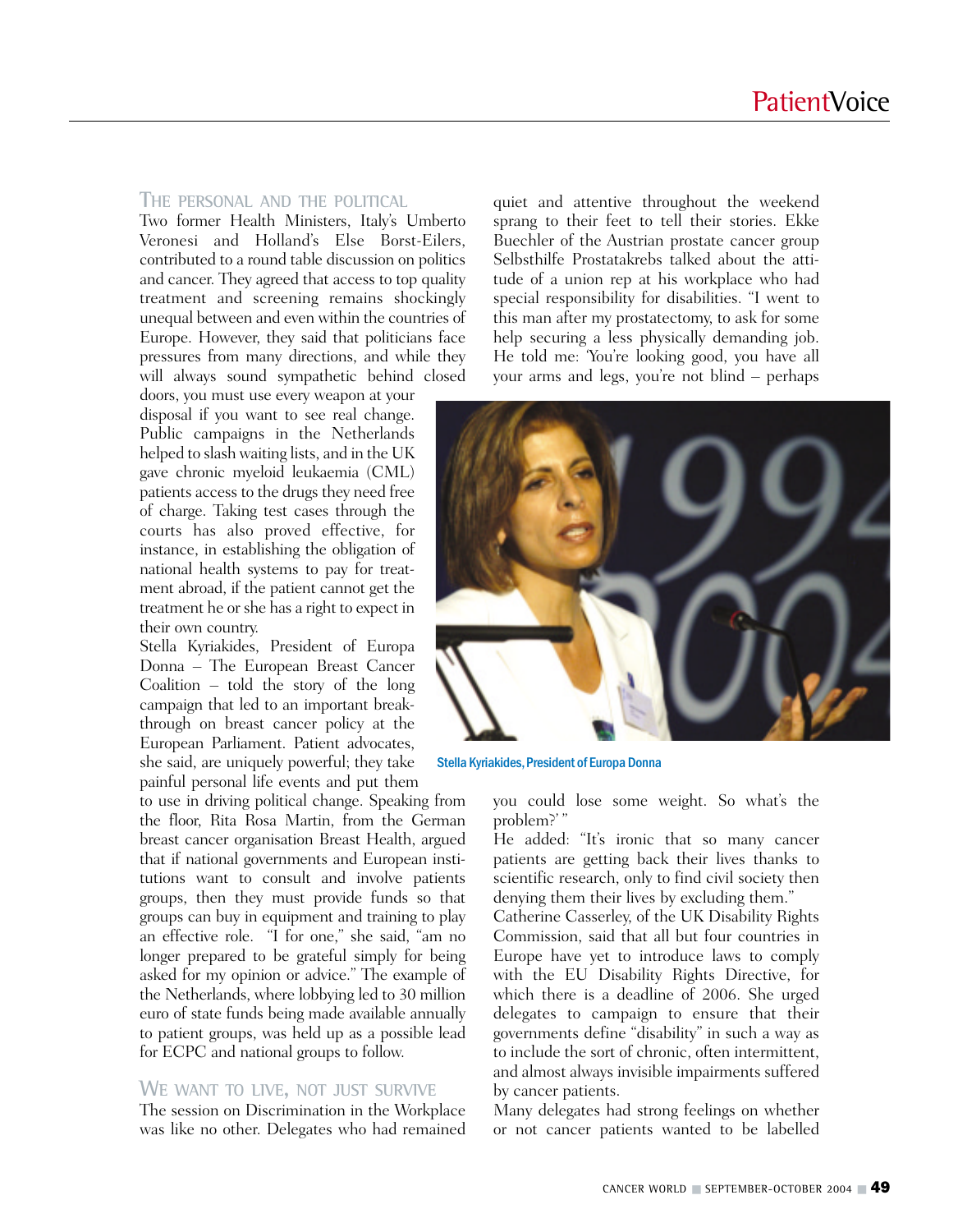"disabled," but agreed that ECPC should work within the European Disability Forum, and that everyone had to stick together to promote a culture, backed by legislation, that supports

cancer patients who want to remain in work.

### **STRATEGIC ALLIANCES**

ECPC Chairman Lynn Faulds Wood spoke of the need to form strategic alliances with people working within healthcare systems, research institutions, the pharmaceutical industry, and politics. Few of these professionals, she argued,

ECPC Chairman Lynn Faulds Wood

have the single-minded determination that has motivated her ever since the day she was told that she stood only a 34% chance of surviving beth Rees, told the story of a similar strategic alliance they put together in the UK to fight for the right of all CML patients to be prescribed Glivec, free of charge. Their hard fought battle was won because they campaigned alongside their doctors and the drugs company Novartis.

How best to work with drugs companies was seen as a tricky question. Some delegates said their groups were wary of inappropriate pressure, and would never accept funding from the industry. Others said they couldn't survive without it and they didn't feel too compromised. Some of the activities of the ECPC are supported through no-strings grants from six drugs companies in accordance with the sort of transparent funding policy that is increasingly being adopted by patient groups (see www.ecpconline.org/policy\_funding.html). Lynn Faulds Wood said: "The interests of patients and the industry are by no means identical, and where they diverge we say so. But where they do coincide, it is important that we seize any opportunity to collaborate to achieve our ends."

## "Just a few patients can change the world a little bit, if we work in alliance with others"

bowel cancer, and had to face the prospect of her three-year-old son growing up without her. "That," said Lynn "is what we patients bring to the table."

Before she was diagnosed, Lynn's general practitioner told her she had nothing to worry about. Later on, using her experience as an investigative journalist, she discovered that, the world over, the advice doctors are given on how to differentiate bowel cancer from other bowel disorders has little backing in research. So she formed a strategic alliance with a number of specialists, to find out more about the key warning symptoms doctors should look for. "Just a few patients can change the world a little bit," she said, "if we work in alliance with others."

Two patient advocates, Sandy Craine and Eliza-

*The European Cancer Patient Coalition (***www.ecpc-online.org***) is the voice of European Cancer Patients. It was established in 2003 to represent the views of cancer patients in the European healthcare debate and to provide a forum for European cancer patients to exchange information and share best practice experiences. Membership is open to organisations dedicated to advocacy, support and care of cancer patients and their carers. ECPC can be contacted at: ECPC, PO Box 555, TW1 1WX, UK, or by fax at +44 (0)20 8744 2266, or e-mail at:* **info@ecpc-online.org**



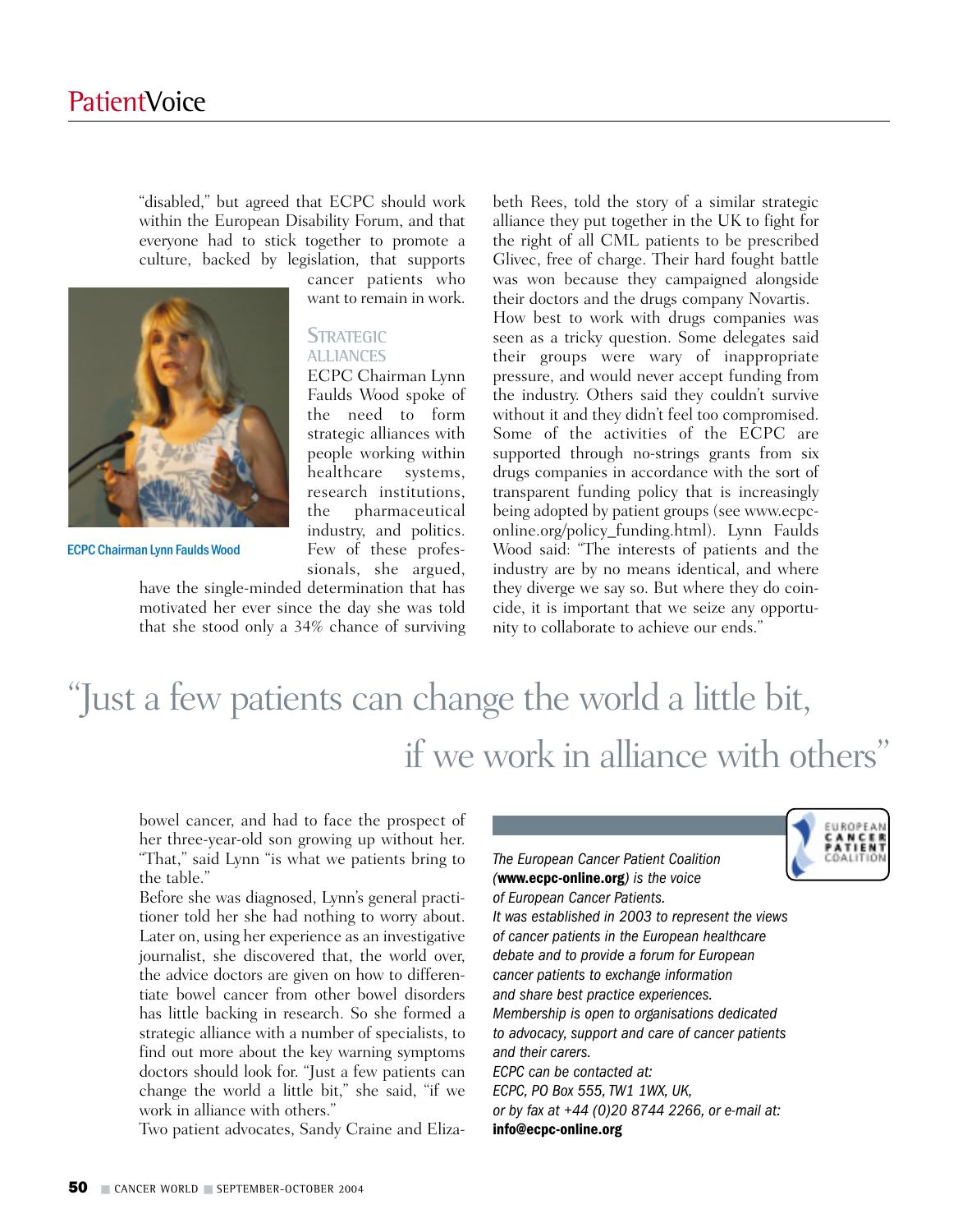## Why I got involved in cancer advocacy: Four ECPC delegates tell their stories

### **Eoghan Cahill Men Against Cancer, Ireland**

Eoghan Cahill, from County Cavan in Ireland, had to call on all his reserves of stubborn determination and his creative skills as a commercial artist, in order to get home from hospital with his selfesteem intact.

His doctor had warned him that surgery for prostate cancer risked leaving him impotent and incontinent. But he had also told him the incontinence was nothing to worry about, "You will have all the advice you need." He didn't get advice. What he got was a massive nappy that hardly fitted into his trousers, and advertised to the passing world: 'This man has lost control of his bladder'. Eoghan

was having none of it. "By this time," he said, "I'd spent three weeks in hospital, and had seen how men had come in for their operation, proud and tall, and had left bewildered and humiliated, some of them leaving dribbles of urine on the hospital floor before they'd even started their journeys home."

Armed only with a pair of scissors, a roll of sticky tape, some plastic bags and the offending giant nappy, he cut, stuck, fashioned and moulded himself an effective lining for his pants, invisible to the outside world. And he went home. In the end, it was his local chemist who led him to the advice that had been so disastrously lacking following surgery. He put Eoghan in touch with a community nurse who happened to specialise in problems of



incontinence. She brought neat absorbent pouches and showed him how to regain bladder control through strengthening his pelvic floor muscles. One man's post prostatectomy problems had been greatly alleviated. But he was still very angry.

The story of how Eoghan moved to co-founding MAC (Men Against Cancer), eventually teaming up with the European prostate cancer advocacy group Europa

Uomo and attending the ECPC conference, could match any told of a pleasant evening in a (smoke-free) Irish pub. One small part of it involved a throwaway comment by an eminent oncologist addressing a conference of support groups called by the Irish Cancer Society. The oncologist said: "We all know how backward men are about coming forward for medical treatment…". For Eoghan, who had been through a

### "Just to talk to someone who's been there, done that and wears the T-shirt lifts a huge load of fear off you"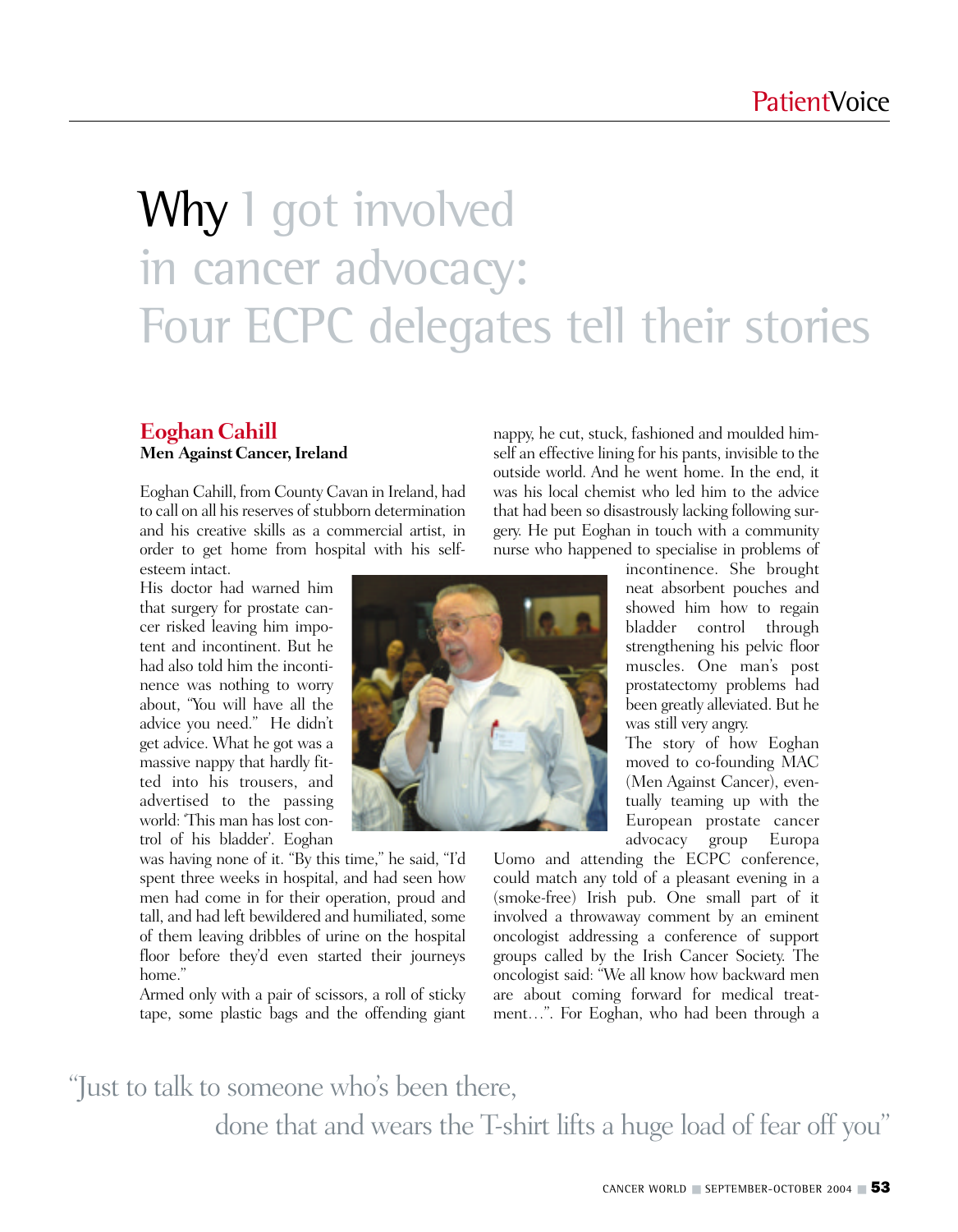personal battle to get information and who was attending this meeting uninvited, that was the last straw. "That comment just pressed my button," he said. "I stood up and shouted 'THAT IS NOT TRUE!' and the room went silent. I said: 'If men have a tendency to try to play down problems with their waterworks, it's because they don't know the dangers until it's too late. And whose fault is this?' I asked, and I pointed around the room, 'Every single one of you professionals in this room have known for years the true story and have never once made the effort to set up an awareness campaign to make men of this country aware of the dangers of prostate and testicular cancer. And shame on you!'"

Clearly Eoghan was not the only angry man in the room, because he sat down to a rousing applause –

even the eminent oncologist joined in. After the meeting, the Chief Executive of the Irish Cancer Society collared Eoghan and his friend, and Men Against Cancer (MAC) was born.

Today, Eoghan and his colleagues in MAC remain a vital source of information and support. Ireland is now running its first prostate and testicular cancer awareness campaign, using plenty of humour to encourage men to

think about the upkeep of their bodies the way they do the maintenance of their cars.

What did Eoghan learn from the ECPC meeting? "I learned from the experience of others about communication, about dealing with politicians and about creating powerful alliances by combining small groups together, as we did with Europa Uomo, which will soon have groups from 13 different countries."

And how will he use it? "I would like to see the current awareness campaign expanded and continually refreshed, so it's not just a one-off effort. I would like to see better training of frontline primary care staff to improve early detection, and addressing the question of over-treatment is very important. But at the end of the day, we are patient support groups, and we mustn't forget why we are here. Because I remember vividly what a dark, dark journey I travelled. It doesn't matter how loving and caring your family is. Just to talk to someone who's been there, done that and wears the T-shirt lifts a huge load of fear off you."

### **Lt. Gen. Antonio Avelino Pereira Pinto Portuguese Association of Patients with Prostate Diseases**

When General Pinto founded the Portuguese Association of Patients with Prostate Diseases one and half years ago, he did so somewhat reluctantly. As far as personal cancer journeys go, his had been relatively free of trauma. He had a good doctor, who, on diagnosis, had encouraged him to seek a second opinion (an offer General Pinto declined) and then carefully went through the options:

Surgery would deal with the cancer, but carried a 60% risk of impotence and a 15% risk of incontinence. Without surgery, because the cancer was relatively slow-growing, it could be contained for a good 10 years or so by regular medication, but in the end it would probably be fatal.

General Pinto, who was 62 at the time, took the very personal decision to forego surgery, and he set about enjoying the life he had left to him – something he does very well. "I told my wife I had a prostate problem. I never said it was cancer,

### "What could I do? He has saved my life for 12 years … I couldn't say No. As a military man, I accepted the mission."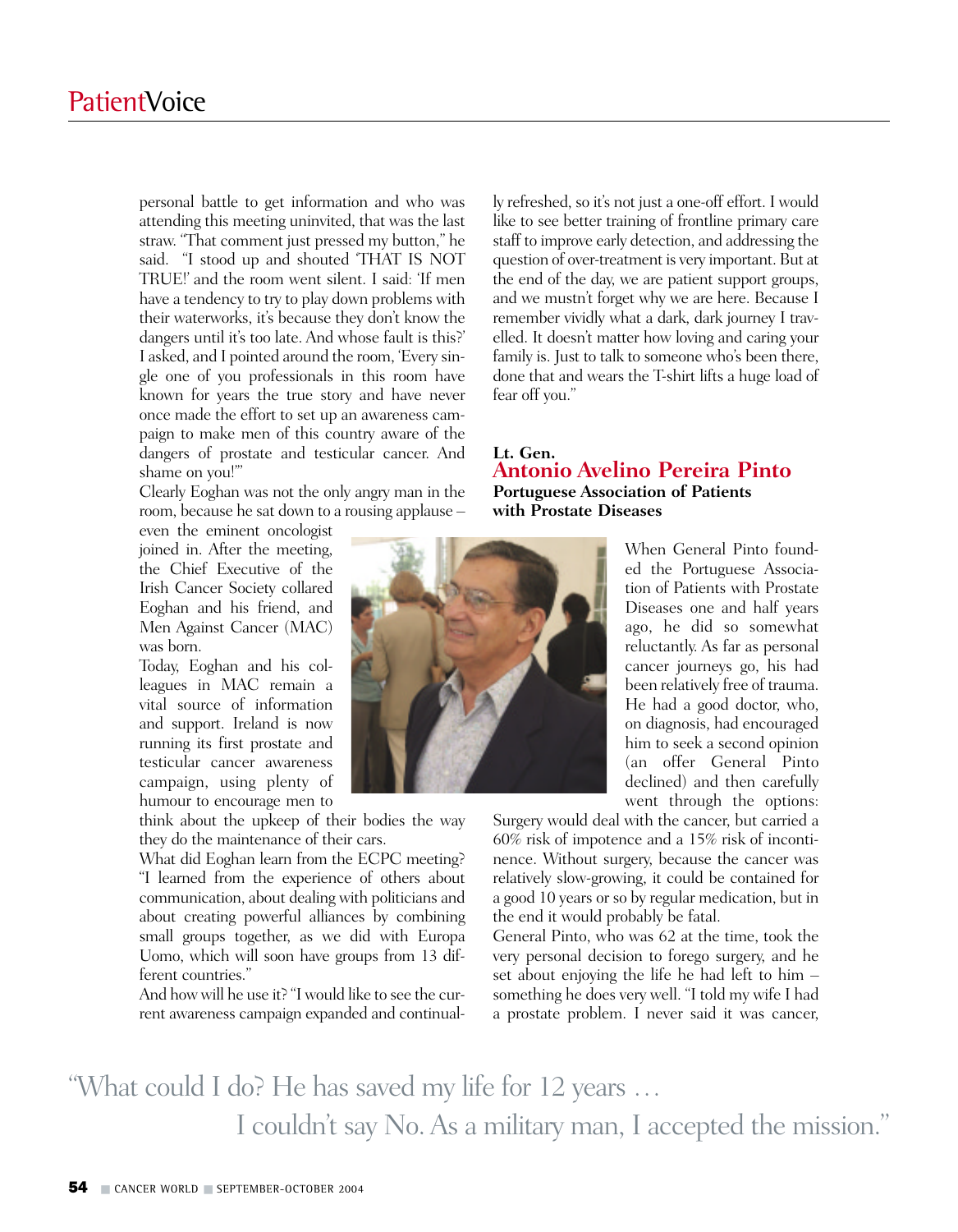because I don't want her to worry. If she is going to wake up every morning and have to look closely at me to see whether her husband was dying, she would have died before me!"

Today, he has been living very happily with cancer for more than 12 years, and his illness impinges very little on his life.

So when, in 2002, his doctor begged him to start up a prostate cancer organisation in Portugal, he felt little of the sense of personal anger and injustice that motivates many cancer advocates. He did, however, recognise that many lives are being lost needlessly. "Every day, between five and six men die of prostate cancer, and there are around 140,000 currently diagnosed with the disease. Yet very few men in my country know what prostate cancer is. Most don't even know they have a prostate," he says.

General Pinto's doctor was insistent, arguing that it is crucial that patients speak out about their disease and provide a point of information for men who may be reluctant to visit their doctor. With his gregarious and optimistic outlook on life, Pinto, argued the doctor, was the man for the mission. "What could I do?" said Pinto, "He has saved my life for 12 years. I couldn't say 'No'. As a military man, I accepted the mission."

He set about the task in a systematic way. He set up the Portuguese Association of Patients with

Prostate Diseases, and recruited patients via their urologists. The Association now has between 30 and 40 members, but is still at a very early stage. "When we have 100 members, we will set up proper statutes and functions." He runs a help and information line from his home, and has even fielded calls from France. He is in the process of setting up a website. But he still works very much alone, so when his

doctor told him about meetings of the ECPC and of Europa Uomo (which held its founding meeting in Milan), he was curious and eager to attend. He learned a lot. For a start, he met a woman from a breast cancer organisation in Portugal that he had never known about, and she told him about other groups, for ovarian and colon cancer.

"When I return, I will contact these organisations, and we will try to decide how we can lobby together".

"I have found out so much from this meeting about how people help patients. I will take the information back with me and study it and decide how to proceed. I want to start a newsletter with information about this seminar to send to my members."

One of General Pinto's priorities has been lobbying for prostate cancer to be classified as a chronic disease for the purpose of eligibility for free treatment. His present treatment, for example, costs him around 30 euro a month.

He is also keen to spread information among Portugal's general practitioners, so that they pick up symptoms quicker and have a better understanding of treatment options. "The important thing is for people to be diagnosed and treated earlier, and for them to realise that life does not stop because you are diagnosed with prostate cancer. Life is there to be lived."

As for his personal goals, "My aim is to live three years more, so I will complete 50 years of marriage, and my wife and I can celebrate our golden anniversary."

You sense that this is a man who will accomplish his mission.



Anna Valachova is a breast cancer survivor from Nitra in Slovakia. She survived because she knew someone who was able to get her seen by a specialist for a second opinion. She now wants to make sure that everyone in

Slovakia knows how to get access to good cancer treatment when they need it.

"I went to my doctor with a lump in my breast. He told me not to worry. 'Many women have lumps like this' he said. I wasn't satisfied, and I told him my

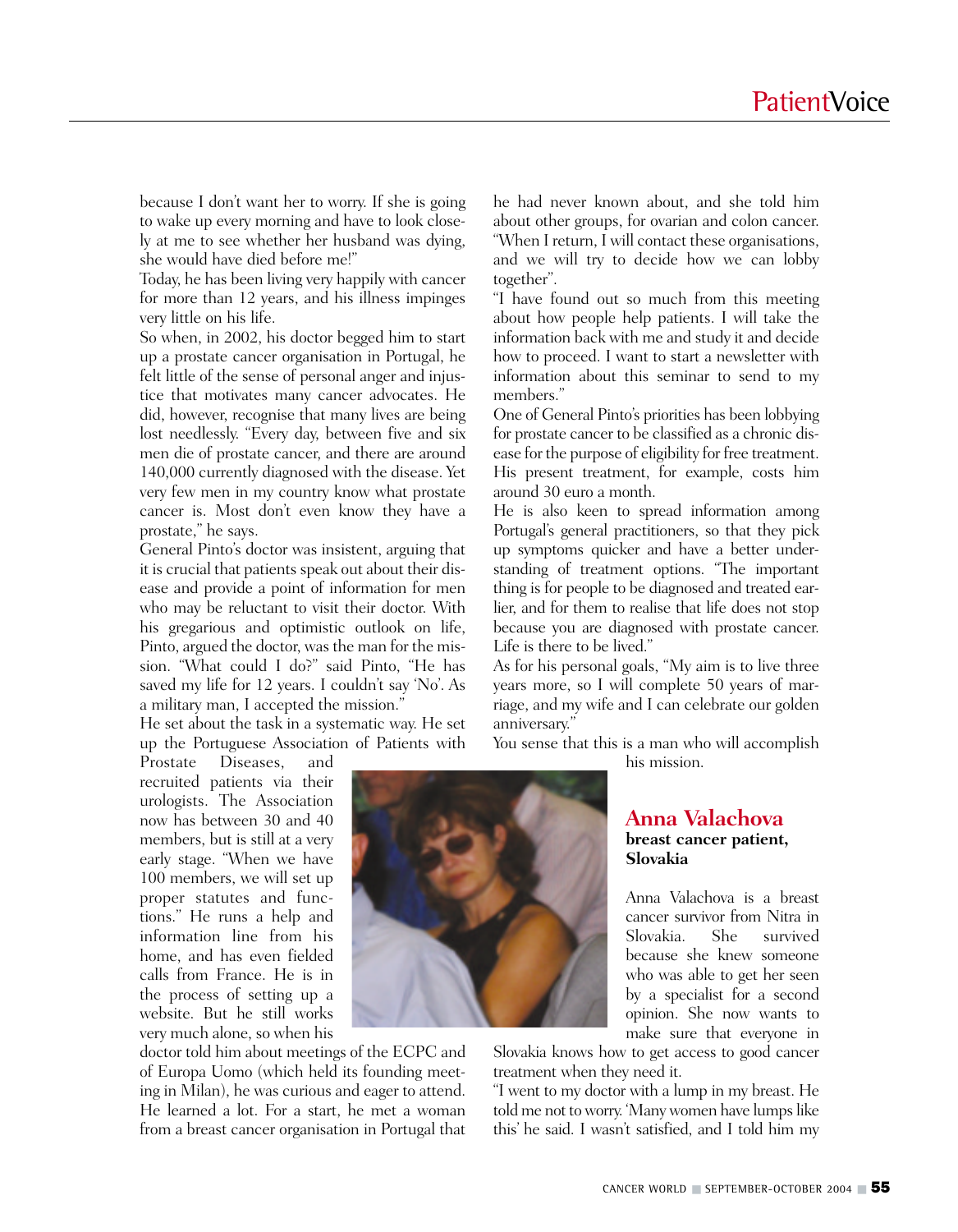"Very few people know …that you can ask your general practitioner to refer you to breast screening even if there is no screening centre in your area, and that if they refuse this request, you can go elsewhere."

sister had been diagnosed with breast cancer 10 years previously. He just told me to 'wait and see'." Luckily, Anna had a friend who was on good terms with a cancer specialist. She went to see him at Bratislava's cancer hospital, and underwent all her tests on the same day under the same roof. Four days later a lump measuring 2.8 cm was surgically removed, and two weeks later she was started on a course of adjuvant treatment combining radioand chemotherapy. That was in 1997. Because she is considered to be genetically at high risk, she still attends a check up every three months. Once a year she has tests to check for metastases.

Anna knows that not everyone is as lucky as she is, and every year people are dying simply because they did not have the information they needed when they needed it. "The most important thing," she says, "is to inform people about all cancers.

Very few people know, for instance, that you can ask your general practitioner to refer you to breast screening even if there is no screening centre in your area, and that if they refuse this request, you can go elsewhere."

When her doctor told her about the ECPC meeting in Milan, she saw it as a great opportunity to set something up in Slovakia. "I am so glad I came," she said. "Before coming here, I discussed with my

doctor the possibility of setting up an organisation and developing a cancer information website. After this meeting, I have a lot of new ideas. I want to go to schools to raise awareness about cancer among children – they have access to the Internet at school and will be able to pass on information about prevention and treatment to their families. I have spoken to Europa Donna about working with them."

And her source of recruits for Slovakia's new cancer advocacy group? – Bratislava's oncology hospital. "It's best if we are all patients or former patients," says Anna, "We understand and feel things differently."

### **Jan Geissler Leukaemie-Online.de, Germany**

Jan is a young information technology (IT) professional from Bietigheim. When he was diagnosed with chronic myeloid leukaemia (CML) three years ago, his doctor recommended a bone marrow transplant. Jan was not happy with the idea, and sought a second opinion. Again, he was



told: if you want a cure, transplantation is the only option. However, Jan's first doctor had mentioned a drug that was still under development – Glivec (imatinib), then known only as STI-571 and not available on the market – and Jan determined to find out more.

He turned to the Internet, and found nothing in German. Luckily, his grasp of English was just about sufficient to allow him to wade

through the rapidly increasing amount of information coming onto the Web from patients, academics and researchers. He located a paper written by a doctor in Mannheim and e-mailed him asking for more information. This doctor, who turned out to be one of the best CML experts in Germany, phoned him, and after a conversation